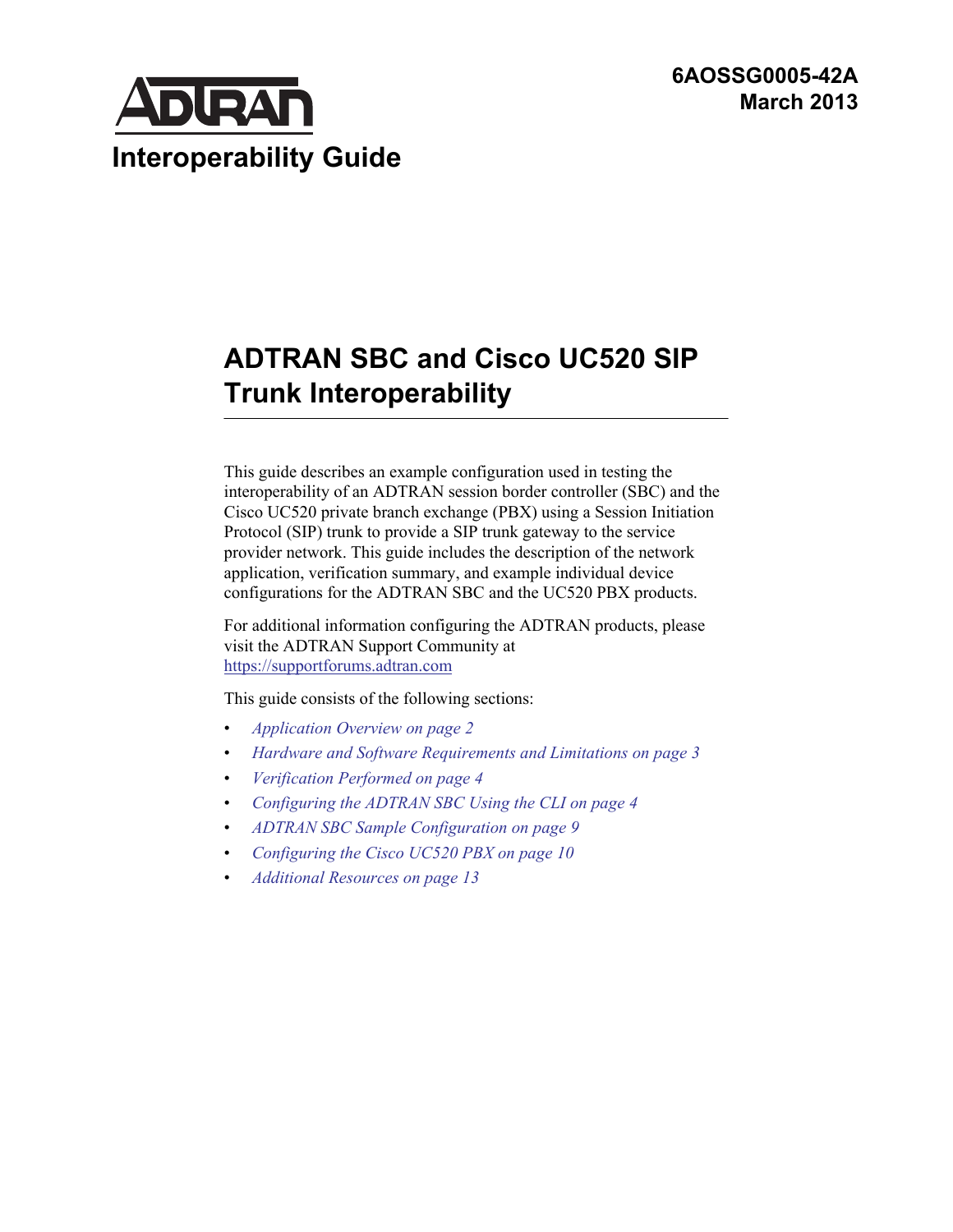# <span id="page-1-0"></span>**Application Overview**

Increasingly, service providers are using SIP trunks to provide Voice over IP (VoIP) services to customers. ADTRAN SBCs terminate the SIP trunk from the service provider and interoperate with the customer's IP PBX system. A second SIP trunk from the gateway connects to the IP PBX. The SBC operates as a SIP back-to-back user agent (B2BUA). The ADTRAN SBC features normalize the SIP signaling and media between the service provider and the customer IP PBX. *[Figure 1](#page-1-1)* illustrates the use of the ADTRAN SBC in a typical network deployment.

Additional information is available online at ADTRAN's Support Community, [https://supportforums.adtran.com.](https://supportforums.adtran.com) Specific resources are listed in *[Additional Resources on page 13](#page-12-0)*.



**Figure 1. ADTRAN SBC in the Network**

#### <span id="page-1-1"></span>**Interoperability**

The network topology shown in *[Figure 2 on page 3](#page-2-1)* was used for interoperability verification between the ADTRAN SBC and the UC520 PBX. The configuration is a typical SIP trunking application, where the ADTRAN gateway Ethernet interface provides the Ethernet wide area network (WAN) connection to the service provider network. A second Ethernet interface connects to the customer local area network (LAN). The UC520 PBX LAN interface connects to the customer LAN. Two SIP trunks are configured on the ADTRAN SBC gateway: one to the service provider and the second to the UC520 PBX. The ADTRAN SBC gateway operates as a SIP B2BUA, and outbound and inbound calls to the public switched telephone network (PSTN) are routed through the ADTRAN SBC.

The ADTRAN SBC provides SIP trunk registration to the service provider if required. Some service providers have different requirements. Consult your service provider for specific SIP trunking configuration information.

The UC520 PBX supports various phone types, including SIP IP phones. The phones register locally to the UC520 PBX. Dial plan configuration routes external calls through the SIP trunk to the ADTRAN SBC gateway.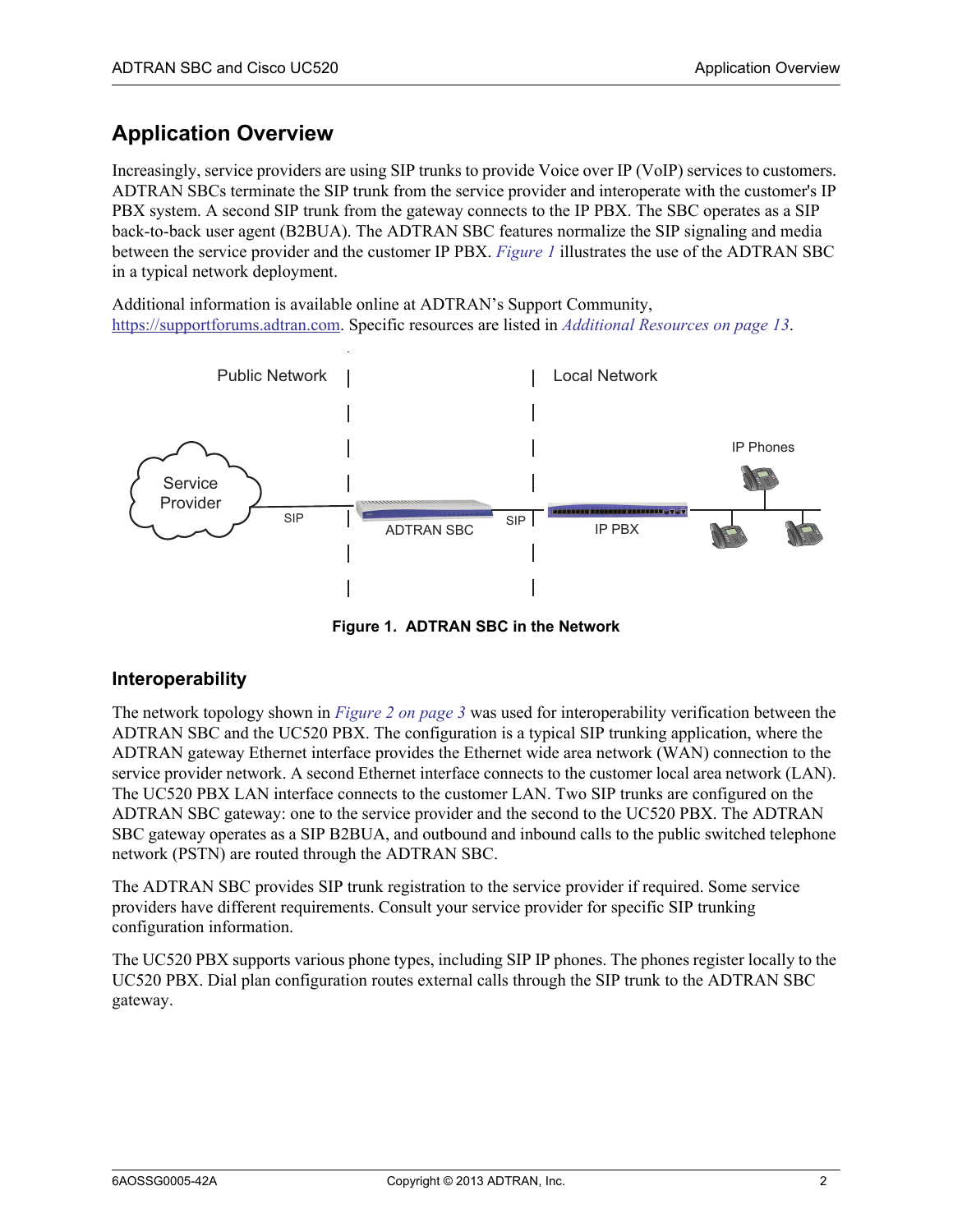



### <span id="page-2-1"></span><span id="page-2-0"></span>**Hardware and Software Requirements and Limitations**

Interoperability with the Cisco Call Manager IP PBX is available on ADTRAN products with the SBC feature code as outlined in the *[AOS Feature Matrix](https://supportforums.adtran.com/docs/DOC-1115)*, available online at ADTRAN's Support Forum, [https://supportforums.adtran.com.](https://supportforums.adtran.com) The test equipment, testing parameters, and associated caveats are described in the following sections.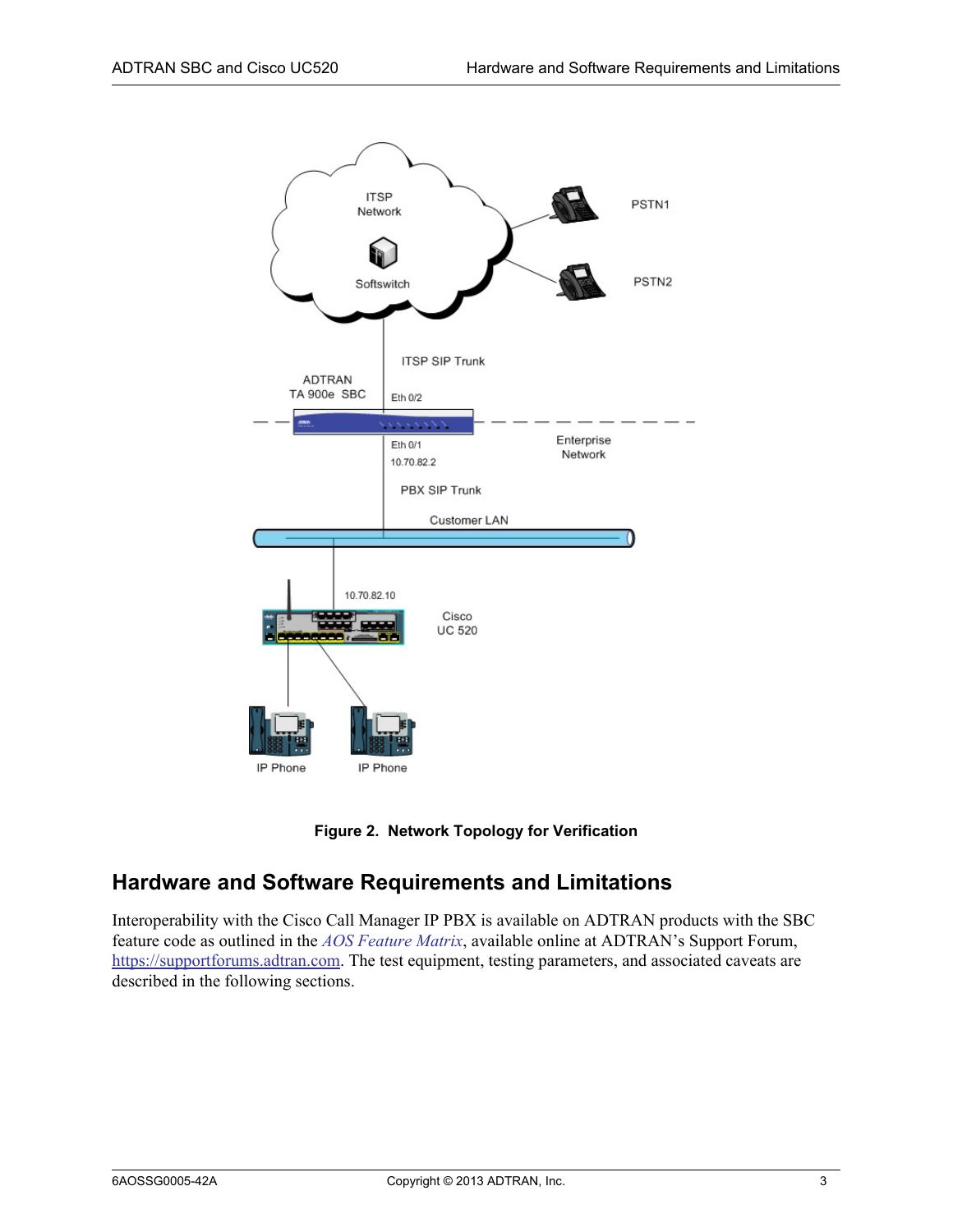#### **Equipment and Versions**

The following table outlines the equipment and firmware versions used in verification testing.

**Table 1. Verification Test Equipment and Firmware Versions**

| <b>Product</b>                                                        | <b>Firmware Version</b> |
|-----------------------------------------------------------------------|-------------------------|
| ADTRAN Total Access 908e IP Business Gateway<br>SBC (P/N 424908L1SBC) | R <sub>10.1.0</sub>     |
| Cisco UC520                                                           | 15.1                    |

#### <span id="page-3-0"></span>**Verification Performed**

Interoperability verification testing focused on SIP trunk operations between the ADTRAN SBC gateway and the UC520 PBX. Other PBX features not specific to basic SIP trunking were not included in this verification. Verification testing included the following features:

- UC520 PBX SIP trunk operation with the ADTRAN SBC gateway.
- Basic inbound and outbound calling with the PSTN using SIP trunking.
- Dial plan operation with the PSTN.
- Dual tone multifrequency (DTMF) operation (both RFC 2833 and in-band signaling).
- Coder-decoder (CODEC) negotiation using both G.711u and G.729.
- Call forwarding (local and external) with the PSTN.
- Call hold and retrieval with the PSTN.
- Call transfers (consultative and unassisted) with the PSTN.
- Three-way conferencing with the PSTN.
- Caller ID presentation and privacy with the PSTN.
- Voicemail operation with the PSTN.

### <span id="page-3-1"></span>**Configuring the ADTRAN SBC Using the CLI**

The SBC can be configured using either the command line interface (CLI) or the web-based graphical user interface (GUI). The following sections describe the key configuration settings required for this solution using the CLI. Refer to *[Additional Resources on page 13](#page-12-0)* for more information about SBC GUI configuration.

To configure the SBC for interoperability with the UC520 PBX, follow these steps:

- *[Step 1: Accessing the SBC CLI on page 5](#page-4-0)*
- *[Step 2: Configuring the Basic Network Settings on page 5](#page-4-1)*
- *[Step 3: Configuring Global Voice Modes for Local Handling on page 6](#page-5-0)*
- *[Step 4: Configuring the Service Provider SIP Trunk on page 6](#page-5-1)*
- *[Step 5: Configuring the UC520 PBX SIP Trunk on page 6](#page-5-2)*
- *[Step 6: Configuring a Trunk Group for the Service Provider on page 7](#page-6-0)*
- *[Step 7: Configuring a Trunk Group for the PBX on page 8](#page-7-0)*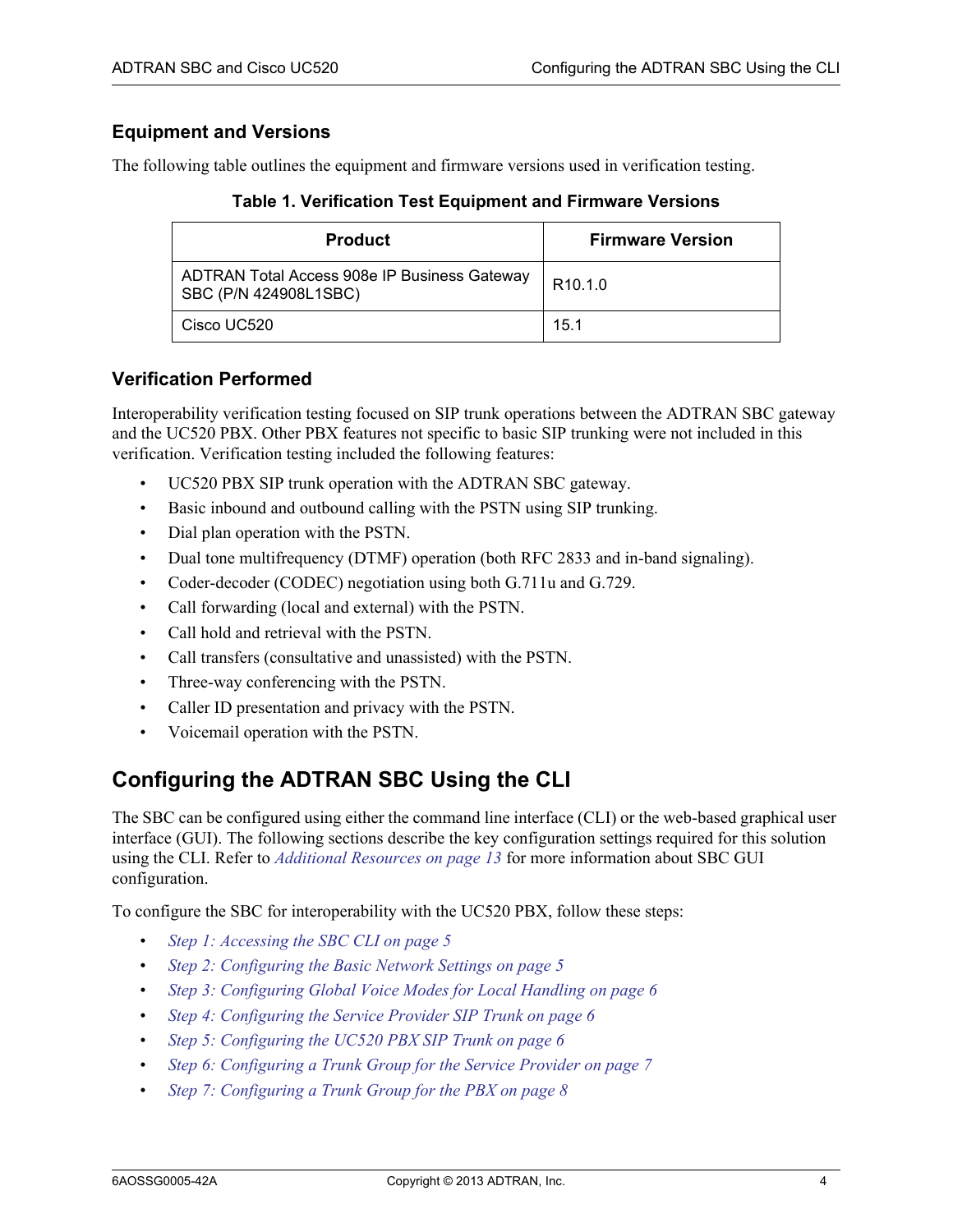- *[Step 8: Enabling Media Anchoring on page 8](#page-7-1)*
- *[Step 9: Configuring the Double reINVITE Preference on page 9](#page-8-1)*

### <span id="page-4-0"></span>**Step 1: Accessing the SBC CLI**

To access the CLI on your AOS unit, follow these steps:

- 1. Boot up the unit.
- 2. Telnet to the unit (**telnet** *<ip address>*), for example:

#### **telnet 10.10.10.1**.



*If during the unit's setup process you have changed the default IP address (10.10.10.1), use the configured IP address.*

3. Enter your user name and password at the prompt.



*The AOS default user name is admin and the default password is password. If your product no longer has the default user name and password, contact your system administrator for the appropriate user name and password.*

4. Enable your unit by entering **enable** at the prompt as follows:

#### >**enable**

- 5. If configured, enter your Enable mode password at the prompt.
- 6. Enter the unit's Global Configuration mode as follows:

```
#configure terminal
(config)#
```
#### <span id="page-4-1"></span>**Step 2: Configuring the Basic Network Settings**

Basic network configuration includes setting up two Ethernet interfaces, one for the Ethernet WAN interface to the service provider, and the second for the Ethernet LAN interface to the UC520 PBX. Both interfaces are configured using the **ip address** *<ipv4 address> <subnet mask>* and **media-gateway ip primary** commands. The **ip address** command configures a static IP address for the interface, and the **media-gateway** command is required on the interface for SIP and Realtime Transport Protocol (RTP) media traffic. Enter the commands from the Ethernet interface configuration mode as follows:

For the LAN interface:

(config)#**interface ethernet 0/1** (config-eth 0/1)#**description CUSTOMER LAN** (config-eth 0/1)#**ip address 10.70.82.2 255.255.255.0** (config-eth 0/1)#**media-gateway ip primary**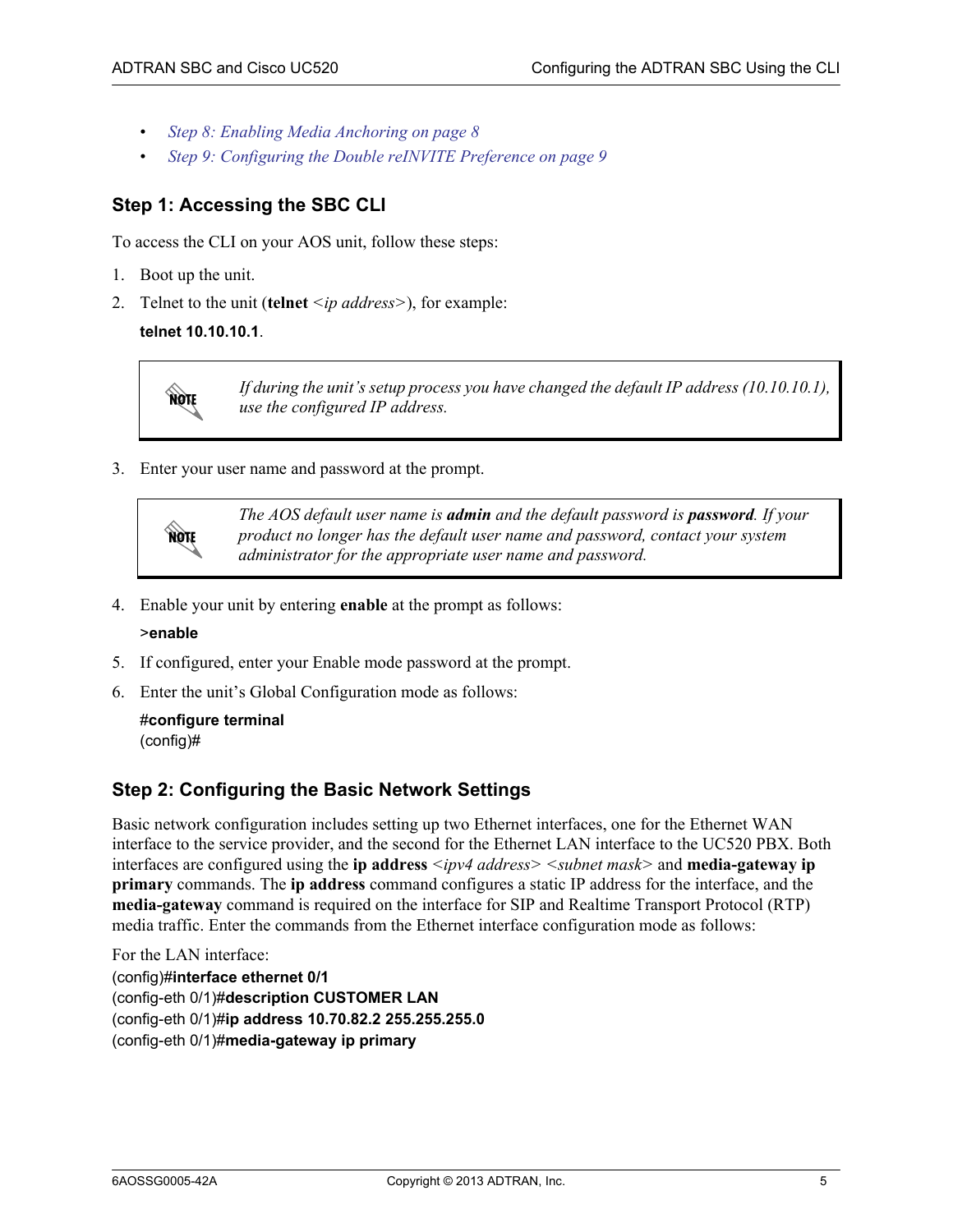For the WAN interface: (config)#**interface ethernet 0/2** (config-eth 0/2)#**description PROVIDER WAN** (config-eth 0/2)#**ip address 192.0.2.3 255.255.255.248** (config-eth 0/2)#**media-gateway ip primary** (config-eth 0/2)#**no shutdown**

### <span id="page-5-0"></span>**Step 3: Configuring Global Voice Modes for Local Handling**

Configure the ADTRAN SBC to use the local mode for call forwarding and transfer handling. By default, both of these functions are handled by the network. To change these settings, use the **voice transfer-mode local** and **voice forward-mode local** commands. Enter these commands from the Global Configuration mode. By using the **local** parameter, both commands specify allowing the unit to handle call forwarding and transfers locally.

Enter the commands as follows:

(config)#**voice transfer-mode local** (config)#**voice forward-mode local**

#### <span id="page-5-1"></span>**Step 4: Configuring the Service Provider SIP Trunk**

The first of two voice trunks that must be configured is the SIP trunk to the service provider from the ADTRAN SBC. The minimum amount of configuration is provided in this document; however, your application may require additional settings (depending on your service provider's requirements). Check with your service provider for any specific requirements beyond those listed in this document.

Use the **voice trunk** *<txx>* **type sip** command to define a new SIP trunk and activate the Voice Trunk Configuration mode for the individual trunk. From the Voice Trunk Configuration mode, you can provide a descriptive name for the trunk and define the SIP server's primary IPv4 address (or host name). Use the **description** *<text>* command to label the trunk. Use the **sip-server primary** *<ipv4 address | hostname>* command to define the host name or IPv4 address of the primary server to which the trunk sends call-related SIP messages.

Enter the commands as follows:

(config)#**voice trunk T01 type sip** (config-T01)#**description Provider** (config-T01)#**sip-server primary 198.51.100.2**

#### <span id="page-5-2"></span>**Step 5: Configuring the UC520 PBX SIP Trunk**

The second of two voice trunks that must be configured is the SIP trunk to the UC520 PBX from the ADTRAN SBC. The trunk is also configured using the **voice trunk** *<txx>* **type sip**, **description** *<text>*, and **sip-server primary** *<ipv4 address | hostname>* commands. Use the **sip-server primary** *<ipv4 address | hostname>* command to set the server address to the UC520 PBX IP address. In addition, the UC520 PBX will control call transfers, so enter the **transfer-mode network** command in the trunk's configuration. Use the **grammar from host local** command to specify that the IP address of the interface is used in the SIP FROM field for outbound messages.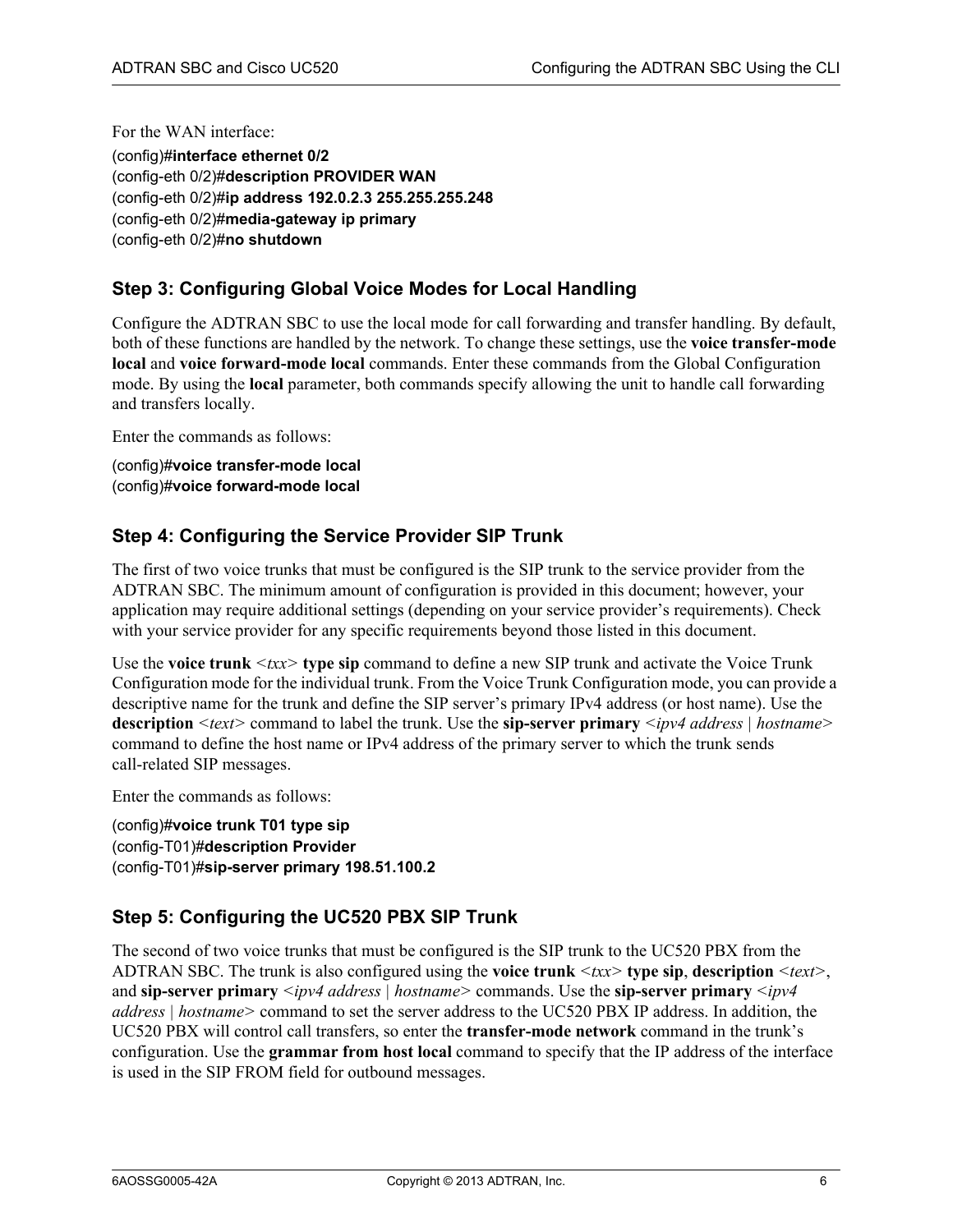Enter the commands as follows:

(config)#**voice trunk T02 type sip** (config-T02)#**description PBX** (config-T02)#**sip-server primary 10.70.82.10** (config-T02)#**transfer-mode network** (config-T02)#**grammar from host local**

#### <span id="page-6-0"></span>**Step 6: Configuring a Trunk Group for the Service Provider**

After configuring the two SIP trunks, configure an individual trunk group for the service provider trunk account. The previously created trunks are added to the trunk group, which is then used to assign outbound call destinations (local calls, long distance calls, etc.). A cost is also assigned to each **accept** template in the trunk group.

Use the **voice grouped-trunk** *<name>* command to create a trunk group and to enter the Voice Trunk Group Configuration mode. The **trunk**  $\langle txx \rangle$  command adds an existing trunk to the trunk group, so that outbound calls can be placed out of that particular trunk. The *<txx>* parameter specifies the trunk identity where *xx* is the trunk ID number.

Use the **accept** *<template>* command to specify number patterns that are accepted for routing calls out of the trunk. Use the **no** form of this command to remove a configured dial pattern. The *<template>* parameter is specified by entering a complete phone number or using wildcards to help define accepted numbers.

Valid characters for templates are as follows:

- **0 9** Match the exact digit(s) only
- **X** Match any single digit 0 through 9
- **N** Match any single digit 2 through 9
- **M** Match any single digit 1 through 8
- **\$** Match any number string dialed
- **[]** Match any digit in the list within the brackets (for example, [1,4,6])
- **,()** Formatting characters that are ignored but allowed
- Use within brackets to specify a range, otherwise ignored

The following are example template entries using wildcards:

| 1) NXX-XXXX       | Match any 7-digit number beginning with 2 through 9                                                            |
|-------------------|----------------------------------------------------------------------------------------------------------------|
| 2) 1-NXX-NXX-XXXX | Match any number with a leading 1, then 2 through 9, then any 2 digits,<br>then 2 through 9, then any 6 digits |
| 3) 555-XXXX       | Match any 7-digit number beginning with 555                                                                    |
| 4) XXXX\$         | Match any number with at least 5 digits                                                                        |
| 5) $[7,8]$ \$     | Match any number beginning with 7 or 8                                                                         |
| 6) 1234           | Match exactly 1234                                                                                             |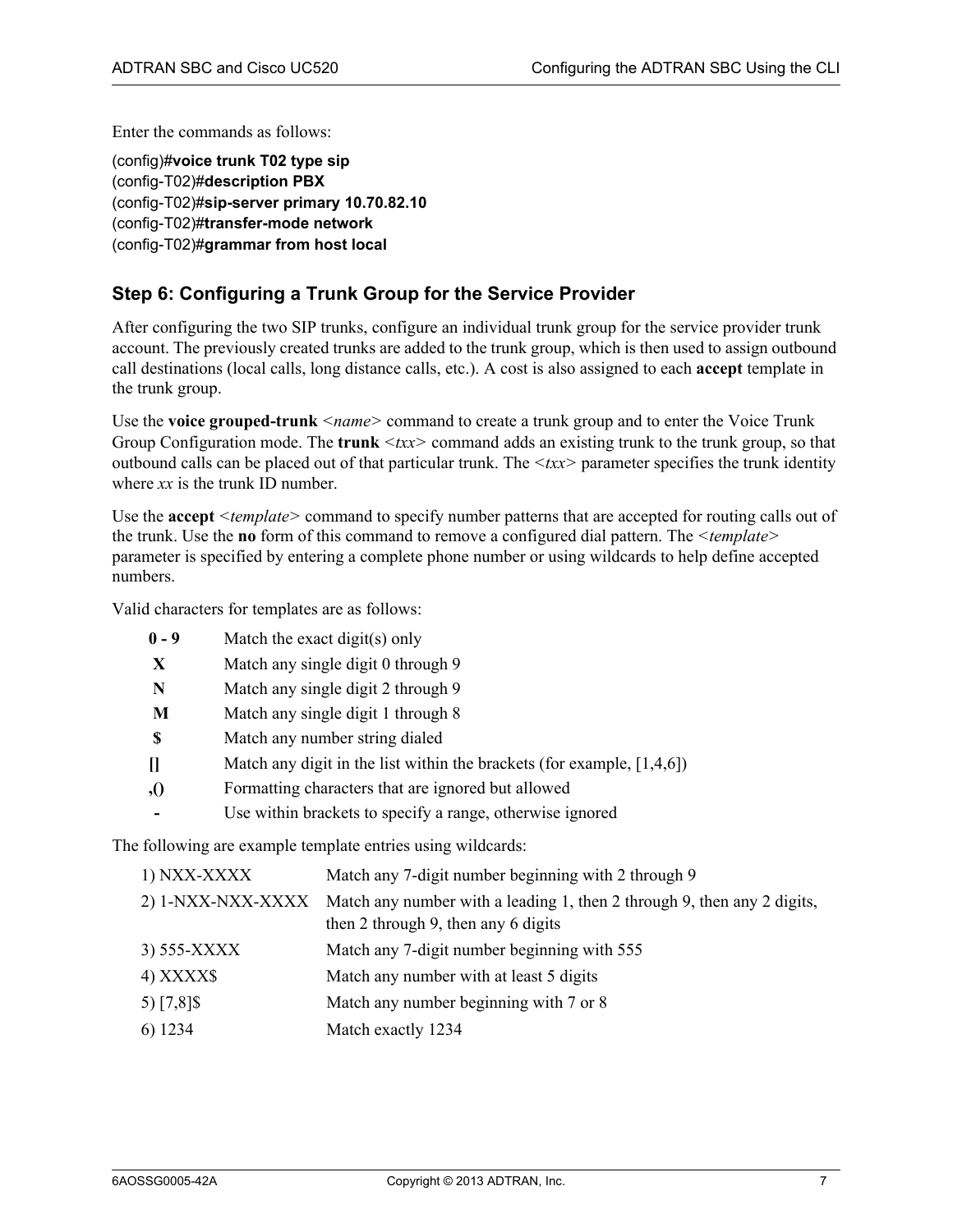Some template number rules:

- 1. All brackets must be closed with no nesting of brackets and no wildcards within the brackets.
- 2. All brackets can hold digits and commas, for example: [1239]; [1,2,3,9]. Commas are implied between numbers within brackets and are ignored.
- 3. Brackets can contain a range of numbers using a hyphen, for example: [1-39]; [1-3,9].
- 4. The \$ wildcard is only allowed at the end of the template, for example: 91256\$; XXXX\$.

Enter the commands as follows:

(config)#**voice grouped-trunk PROVIDER** (config-PROVIDER)#**trunk T01** (config-PROVIDER)#**accept N11 cost 0** (config-PROVIDER)#**accept NXX-XXXX cost 0** (config-PROVIDER)#**accept NXX-NXX-XXXX cost 0** (config-PROVIDER)#**accept 1-NXX-NXX-XXXX cost 0** (config-PROVIDER)#**accept 011-X\$ cost 0**

### <span id="page-7-0"></span>**Step 7: Configuring a Trunk Group for the PBX**

After configuring a trunk group for the service provider, create a trunk group for the UC520 PBX trunk account. Create the trunk group using the **voice grouped-trunk** *<name>* command. Add an existing trunk to the trunk group using the **trunk**  $\langle tx \rangle$  cost  $\langle value \rangle$  command. The outbound allowed calls are defined using the **accept** *<template>* command, and are assigned a cost using the **cost** parameter, as described in *[Step 6: Configuring a Trunk Group for the Service Provider on page 7](#page-6-0)*. Enter the commands from the Global Configuration mode as follows:

(config)#**voice grouped-trunk PBX** (config-PBX)#**trunk T02** (config-PBX)#**accept 256-555-01XX cost 0**

#### <span id="page-7-1"></span>**Step 8: Enabling Media Anchoring**

Media anchoring is an SBC feature that routes RTP traffic through the ADTRAN SBC gateway. Minimum configuration for media anchoring includes enabling the feature using the **ip rtp media-anchoring** command from the Global Configuration mode. The RTP symmetric filter works in conjunction with media anchoring to filter nonsymmetric RTP packets. Enable RTP symmetric filtering using the **ip rtp symmetric-filter** command. Enter the commands as follows:

(config)#**ip rtp media-anchoring** (config)#**ip rtp symmetric-filter**

> *For more information about configuring additional media anchoring settings, refer to the configuration guide [Configuring Media Anchoring in AOS](https://supportforums.adtran.com/docs/DOC-5030), available online at*  [http://supportforums.adtran.com](https://supportforums.adtran.com/welcome)*.*

**MOIF**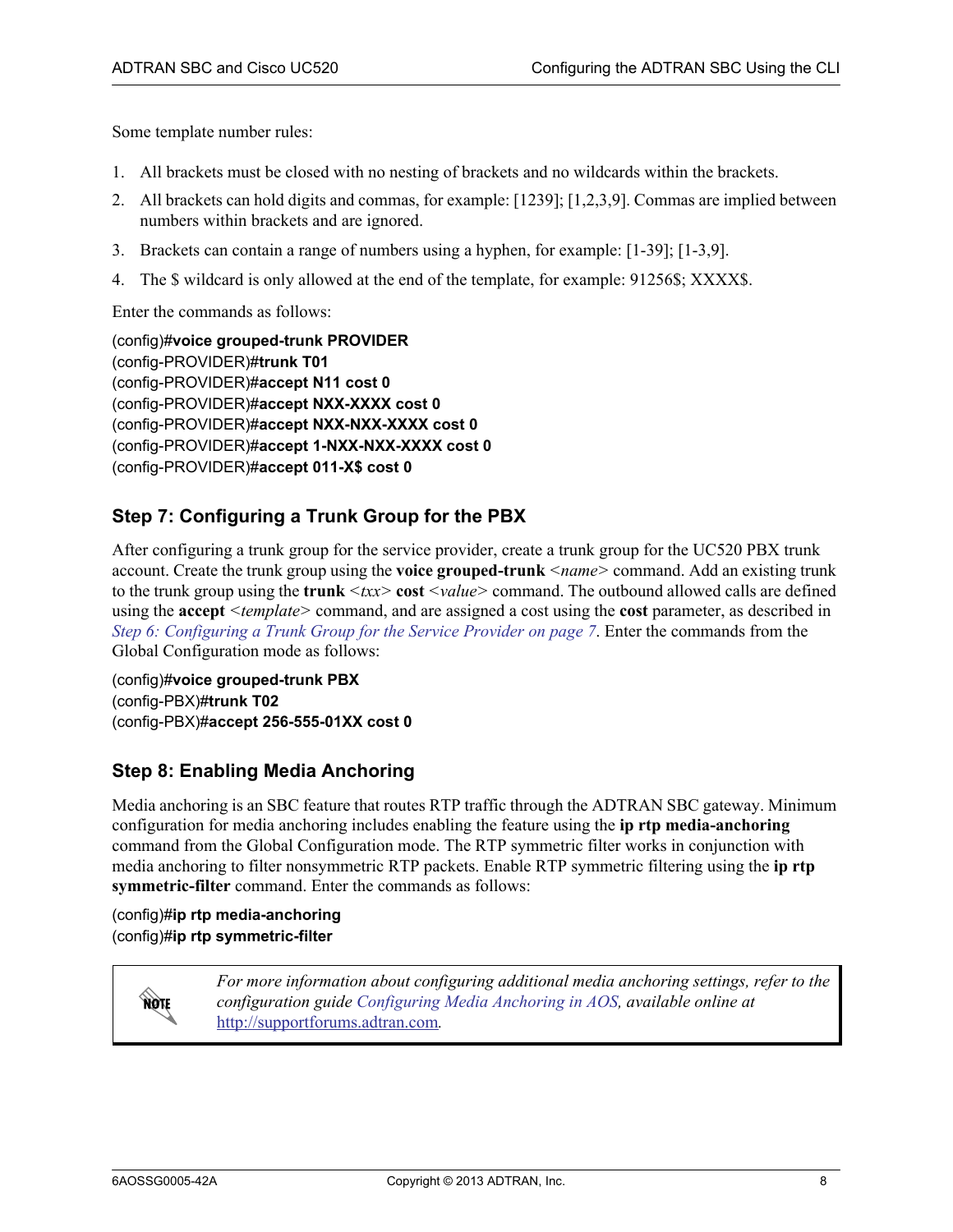#### <span id="page-8-1"></span>**Step 9: Configuring the Double reINVITE Preference**

After configuring the trunks, trunk groups, and any media anchoring settings, determine whether a double reINVITE is preferred globally for all calls in the system using the **ip sip prefer double-reinvite** command. Calls that typically require a double reINVITE are forwarded calls and attended transfers. When these calls connect, a double reINVITE is initiated.

By default, the system is configured so that double reINVITEs are preferred. If a transfer call involves a SIP trunk operating in the local transfer mode, a double reINVITE is executed regardless of this preference setting. To avoid extra SIP messaging in situations where it is not necessary, set this feature to not prefer double reINVITEs by entering the **no** version of the **ip sip prefer double-reinvite** command from the Global Configuration mode.

Enter the command as follows:

(config)#**no ip sip prefer double-reinvite**

### <span id="page-8-0"></span>**ADTRAN SBC Sample Configuration**

The following example configuration is for a typical installation of an ADTRAN SBC gateway or router with SIP trunking configured to the service provider and the UC520 PBX. This configuration was used to validate the interoperability between the ADTRAN SBC and the UC520 PBX. Only the commands relevant to the interoperability configuration are shown.



*The configuration parameters entered in this example are sample configurations only, and only pertain to the configuration of the SIP trunking gateway functionality. This application should be configured in a manner consistent with the needs of your particular network. CLI prompts have been removed from the configuration example to provide a method of copying and pasting configurations directly from this guide into the CLI. This configuration should not be copied without first making the necessary adjustments to ensure it will function properly in your network.*

```
!
interface eth 0/1
  description CUSTOMER LAN
  ip address 10.70.82.2 255.255.255.0
  media-gateway ip primary
  no shutdown
!
!
interface eth 0/2
  description PROVIDER WAN
  ip address 192.0.2.3 255.255.255.248
  media-gateway ip primary
  no shutdown
!
!
voice transfer-mode local
voice forward-mode local
```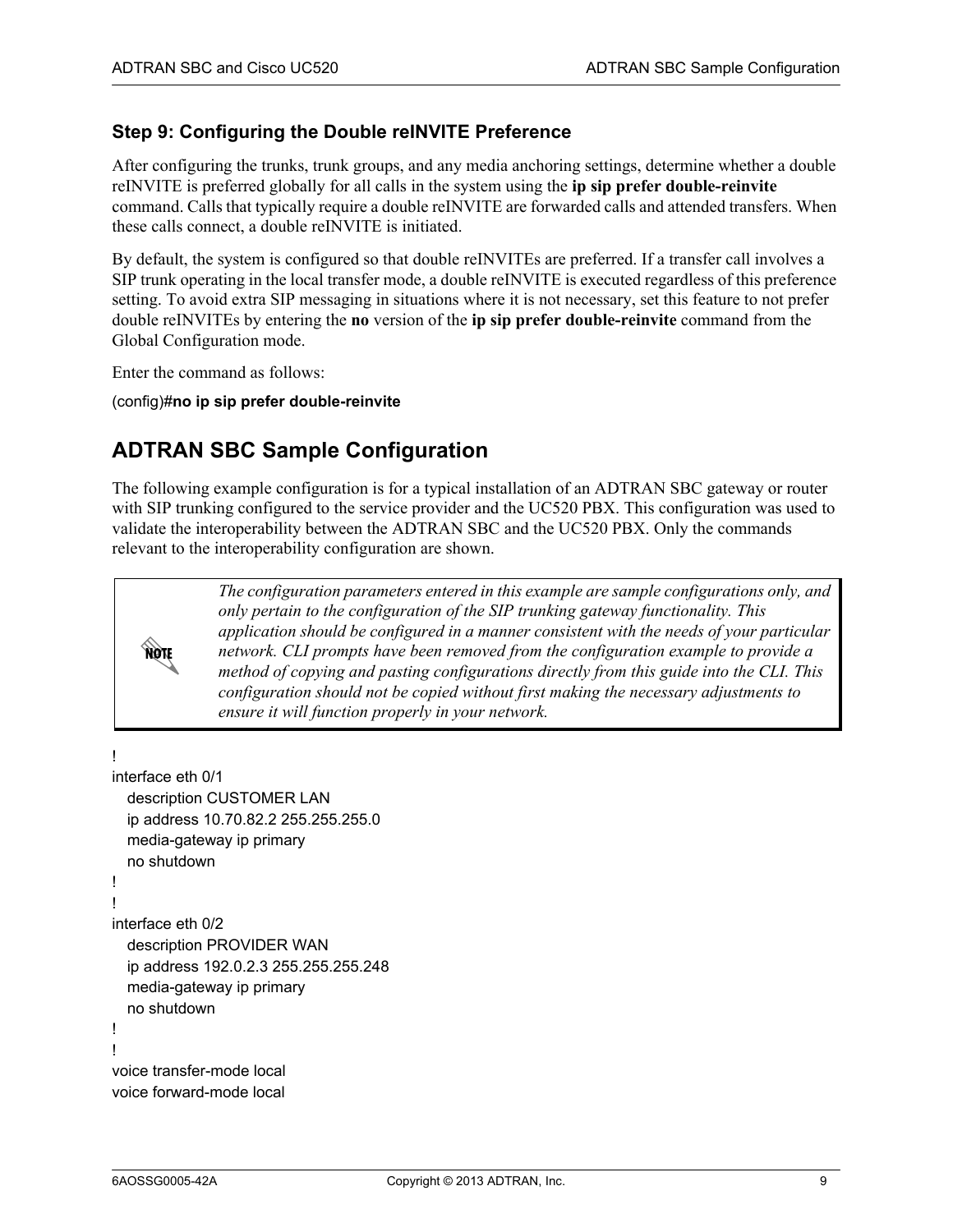```
!
voice trunk T01 type sip
  description service provider
  sip-server primary 198.51.100.2
!
!
voice trunk T02 type sip
  description PBX
  sip-server primary 10.70.82.10
  grammar from host local
  transfer-mode network
!
!
voice grouped-trunk PROVIDER
 trunk T01
  accept N11 cost 0
  accept NXX-XXXX cost 0
  accept NXX-NXX-XXXX cost 0
  accept 1-NXX-NXX-XXXX cost 0
  accept 011-X$ cost 0
!
!
voice grouped-trunk PBX
 trunk T02
  accept 256-555-01XX cost 0
!
!
no ip sip prefer double-reinvite
!
!
ip rtp media-anchoring
ip rtp symmetric-filter
!
end
```
# <span id="page-9-0"></span>**Configuring the Cisco UC520 PBX**

The Cisco UC520 system supports many features, and is configured using the Cisco Configuration Assistant (CCA) running on an administrative workstation or the command line interface (CLI). Refer to the Cisco documentation for detailed instructions about configuring the UC520. The following is an example of the CLI configuration of the Cisco UC520 used for this interoperability test. This is not a complete configuration. Only the commands necessary for configuring the SIP trunk to the ADTRAN SBC are shown.

! Configure Ethernet WAN interface to TA908e

interface FastEthernet0/0 description \$FW\_OUTSIDE\$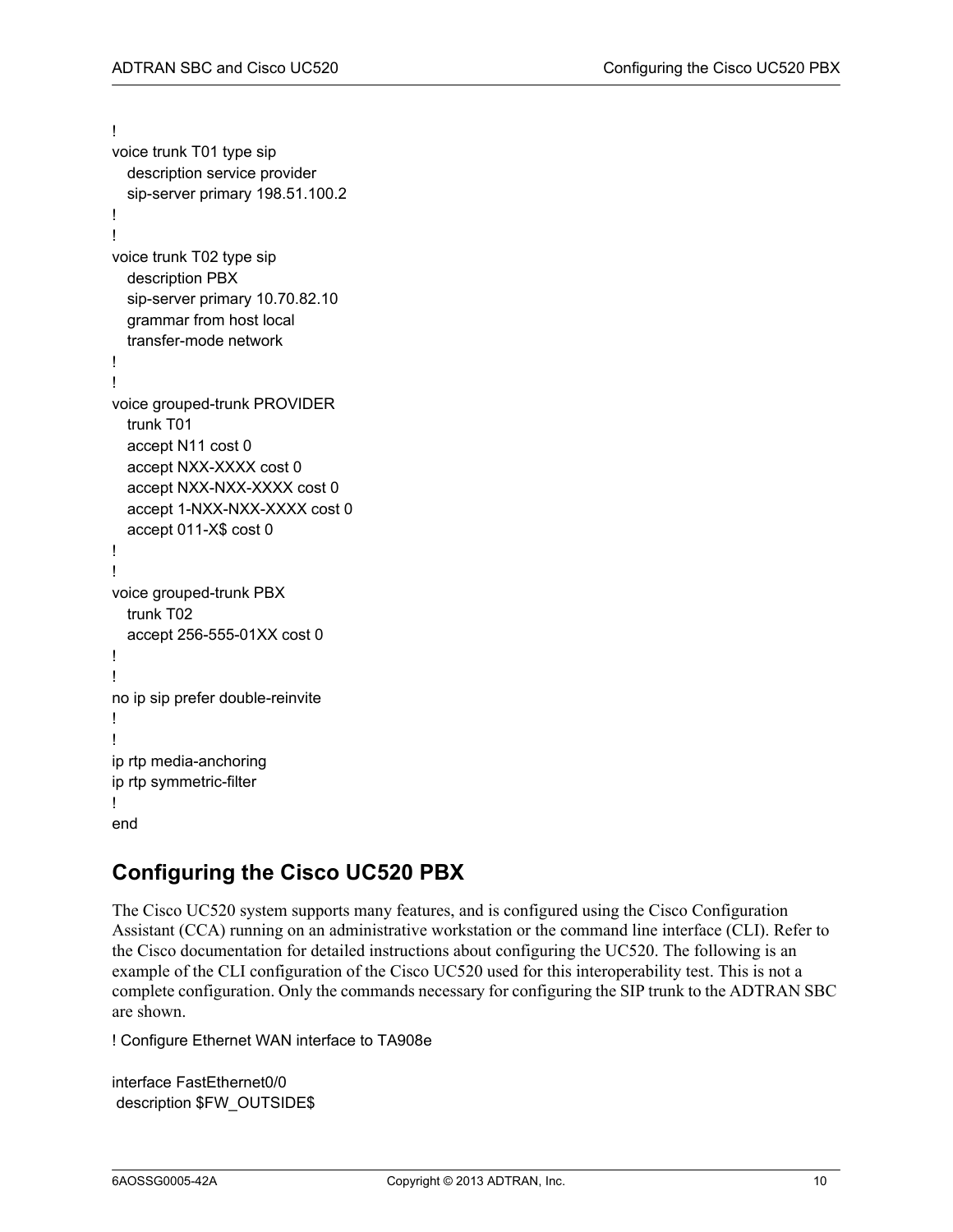```
 ip address 10.70.82.10 255.255.255.0
 ip access-group 104 in
 ip nat outside
 ip inspect SDM_LOW out
 ip virtual-reassembly in
 load-interval 30
 duplex auto
 speed auto
!
! Configure routing and access lists for voice traffic
!
ip nat inside source list 1 interface FastEthernet0/0 overload
ip route 0.0.0.0 0.0.0.0 10.70.82.2
!
!
access-list 104 permit udp host 10.70.82.2 eq 5060 any
access-list 104 permit udp host 10.70.82.2 any eq 5060
!
!
voice service voip
 ip address trusted list
  ipv4 0.0.0.0 0.0.0.0
 allow-connections sip to sip
 no supplementary-service sip moved-temporarily
 no supplementary-service sip refer
 sip
  registrar server expires max 3600 min 3600
  asserted-id pai
  no update-callerid
  sip-profiles 1000
!
voice class codec 1
 codec preference 1 g711ulaw
!
voice class sip-profiles 1000
 request ANY sdp-header Connection-Info remove
 response ANY sdp-header Connection-Info remove
!
!
dial-peer cor list call-local
 member local
!
!
dial-peer voice 1000 voip
 permission term
 description ** Incoming call from SIP trunk (Generic SIP Trunk Provider) **
 session protocol sipv2
```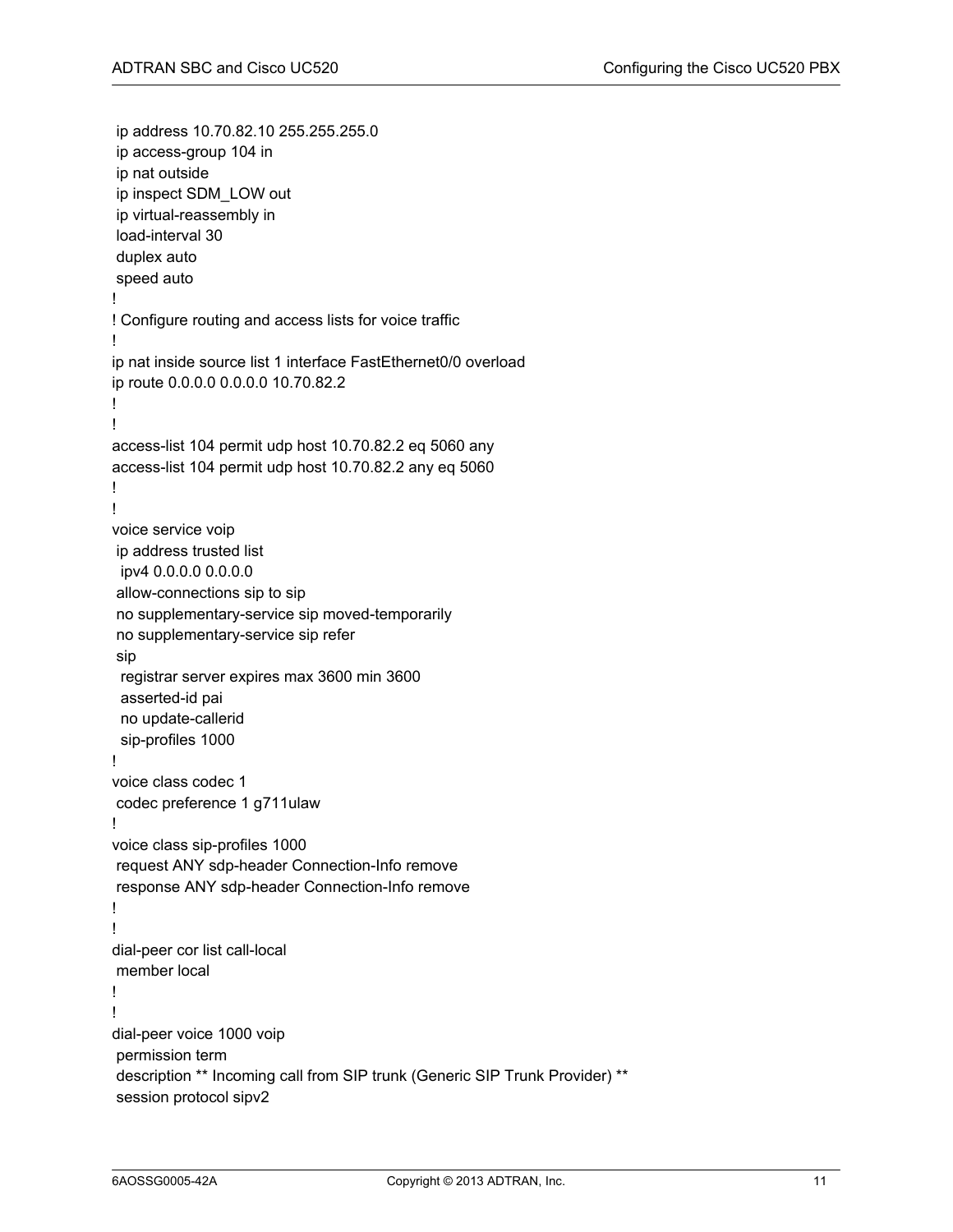session target sip-server incoming called-number .% voice-class codec 1 voice-class sip dtmf-relay force rtp-nte dtmf-relay rtp-nte ip qos dscp cs5 media ip qos dscp cs4 signaling no vad ! ! dial-peer voice 1033 voip corlist outgoing call-local description \*\*CCA\*North American-10-Digit\*10-Digit Local\*\* preference 1 destination-pattern 9[2-9]..[2-9]...... session protocol sipv2 session target sip-server voice-class codec 1 voice-class sip dtmf-relay force rtp-nte dtmf-relay rtp-nte ip qos dscp cs5 media ip qos dscp cs4 signaling no vad ! ! sip-ua no remote-party-id retry invite 2 retry register 10 timers connect 100 sip-server ipv4:10.70.82.2:5060 host-registrar !